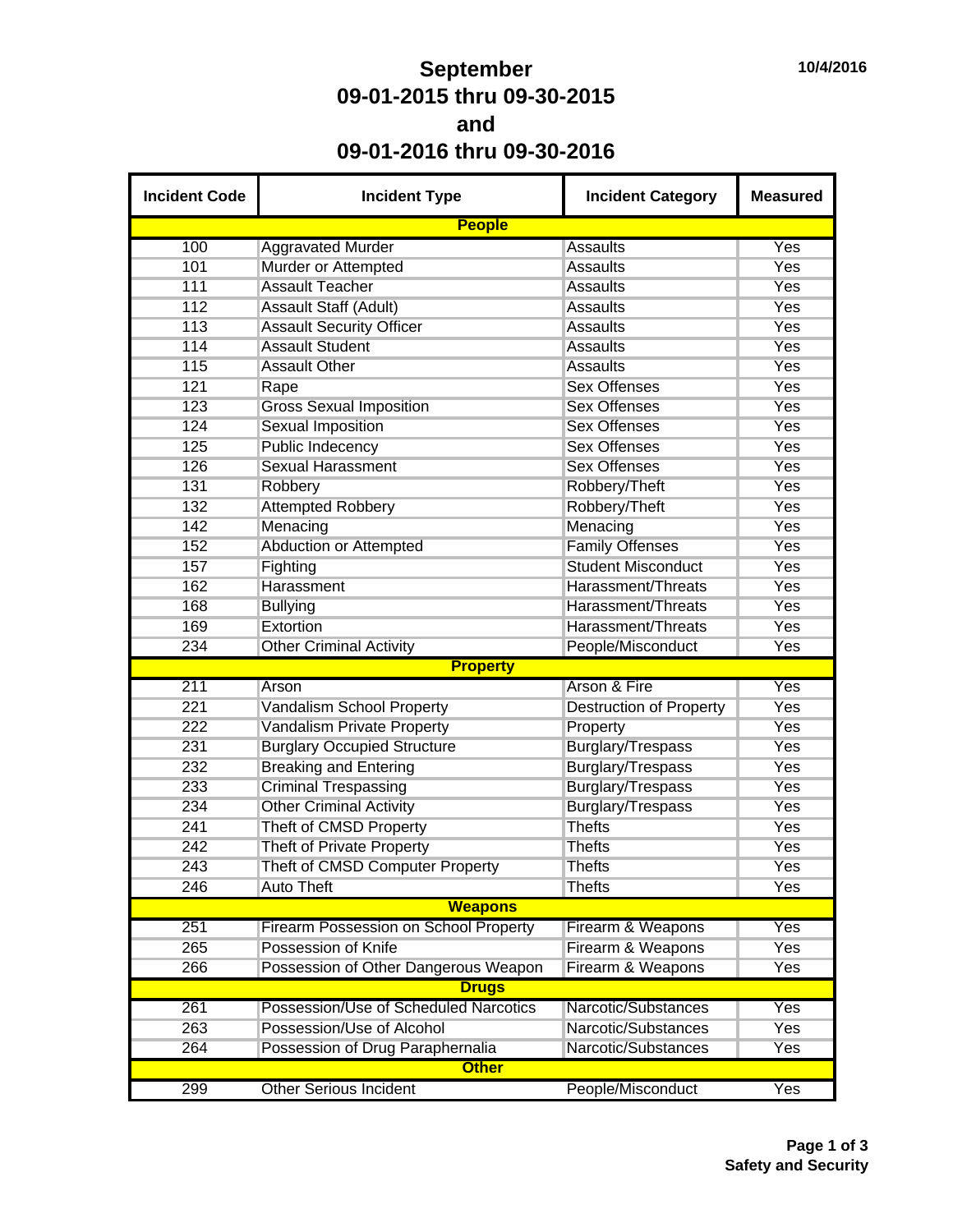|                                              |        |               |                   |            |                |                      | <b>Safety and Security Monthly Summary - September</b> |  |        |          |                      |                |                      |     |                                                         |                      |          |                             |       |
|----------------------------------------------|--------|---------------|-------------------|------------|----------------|----------------------|--------------------------------------------------------|--|--------|----------|----------------------|----------------|----------------------|-----|---------------------------------------------------------|----------------------|----------|-----------------------------|-------|
| <b>High School</b>                           |        |               |                   |            | K <sub>8</sub> |                      |                                                        |  |        |          | <b>Monthly Total</b> |                |                      |     |                                                         |                      |          |                             |       |
| <b>All Incidents</b>                         |        |               |                   |            |                | <b>All Incidents</b> |                                                        |  |        |          |                      |                | <b>All Incidents</b> |     |                                                         |                      |          |                             |       |
| Sept 15-16<br>76                             |        |               | Sept 15-16<br>104 |            |                |                      | Sept 15-16 (Monthly)                                   |  | 180    |          |                      |                |                      |     |                                                         |                      |          |                             |       |
| Sept 16-17                                   | 55     |               |                   | Sept 16-17 |                | 107                  |                                                        |  |        |          | Sept 16-17 (Monthly) |                |                      | 162 |                                                         |                      |          |                             |       |
| Change                                       | $-28%$ |               |                   |            | Change         |                      |                                                        |  | 3%     |          |                      |                | Change               |     | $-10%$                                                  |                      |          |                             |       |
| <b>Quantity - Measured Serious Incidents</b> |        |               |                   |            |                |                      | <b>Quantity - Measured Serious Incidents</b>           |  |        |          |                      |                |                      |     | <b>Quantity - Measured Serious Incidents</b>            |                      |          |                             |       |
|                                              |        | People        | Property          | Weapons    | Drugs          | Other                |                                                        |  | People | Property | Weapons              | Drugs          | Other                |     |                                                         | People               | Property | Weapons                     | Druas |
| Sept 15-16                                   |        | 45            | 8                 |            | 8 14           |                      | Sept 15-16                                             |  | 66     | 14       | 6                    | 3 <sup>1</sup> | 15                   |     | Sept 15-16 (Monthly)                                    | 111                  | 22       | $14 \; 1$                   |       |
| .                                            |        | $\sim$ $\sim$ | - 1               |            | انتاما         |                      | $\sim$ $\sim$ $\sim$ $\sim$                            |  | $-1$   | المنا    | $\sim$               |                |                      |     | $\sim$ $\sim$ $\sim$ $\sim$ $\sim$ $\sim$ $\sim$ $\sim$ | $\sim$ $\sim$ $\sim$ |          | $\sim$ $\sim$ $\sim$ $\sim$ |       |



| $5$ ept $13 - 10$ | 40.<br>$\circ$<br>$\circ$<br>$\overline{14}$                                   | $9ept 19-10$ |                                                                        | <b>OO</b><br>14 I<br>υı<br>্য | וטו | <b>PORT IS TO (INIGHTILITY)</b> | .<br>22<br>- 141<br>$\mathbf{1}$<br>10                                  |
|-------------------|--------------------------------------------------------------------------------|--------------|------------------------------------------------------------------------|-------------------------------|-----|---------------------------------|-------------------------------------------------------------------------|
| Sept 16-17        | 29<br>8<br>11                                                                  | Sept 16-17   |                                                                        | 74<br>12<br>8<br>4            | 9   | Sept 16-17 (Monthly)            | 103<br>19 16 15<br>9                                                    |
|                   | <b>Measured Serious Incident</b><br><b>High Schools Monthly Trend Analysis</b> |              | <b>Measured Serious Incident</b><br>K-8 Schools Monthly Trend Analysis |                               |     |                                 | <b>Measured Serious Incident</b><br><b>Total Monthly Trend Analysis</b> |
| 120               |                                                                                | 160          |                                                                        |                               |     | 240                             |                                                                         |
| 90<br>76          |                                                                                | 120<br>80    | 104                                                                    | 107                           |     | 180<br>180<br>120               | 162                                                                     |
| 60<br>30          | 55                                                                             | 40           |                                                                        |                               |     | 60                              |                                                                         |
|                   |                                                                                |              |                                                                        |                               |     |                                 |                                                                         |

Sept 15-16 Sept 16-17

|                                                        | <b>Monthly Total</b> |  |  |  |  |  |  |
|--------------------------------------------------------|----------------------|--|--|--|--|--|--|
|                                                        | <b>All Incidents</b> |  |  |  |  |  |  |
| Sept 15-16 (Monthly)                                   | 180                  |  |  |  |  |  |  |
| Sept 16-17 (Monthly)                                   | 162                  |  |  |  |  |  |  |
|                                                        | $-10%$               |  |  |  |  |  |  |
| Change<br><b>Quantity - Measured Serious Incidents</b> |                      |  |  |  |  |  |  |
|                                                        |                      |  |  |  |  |  |  |

|             |            | <b>Measured Serious Incident</b><br><b>Total Monthly Trend Analysis</b> |            |  |
|-------------|------------|-------------------------------------------------------------------------|------------|--|
| 240         |            |                                                                         |            |  |
| 180         | 180        |                                                                         | 162        |  |
| 120         |            |                                                                         |            |  |
| 60          |            |                                                                         |            |  |
| $\mathbf 0$ | Sept 15-16 |                                                                         | Sept 16-17 |  |

Sept 15-16 (Monthly) | 111 22 14 17 16